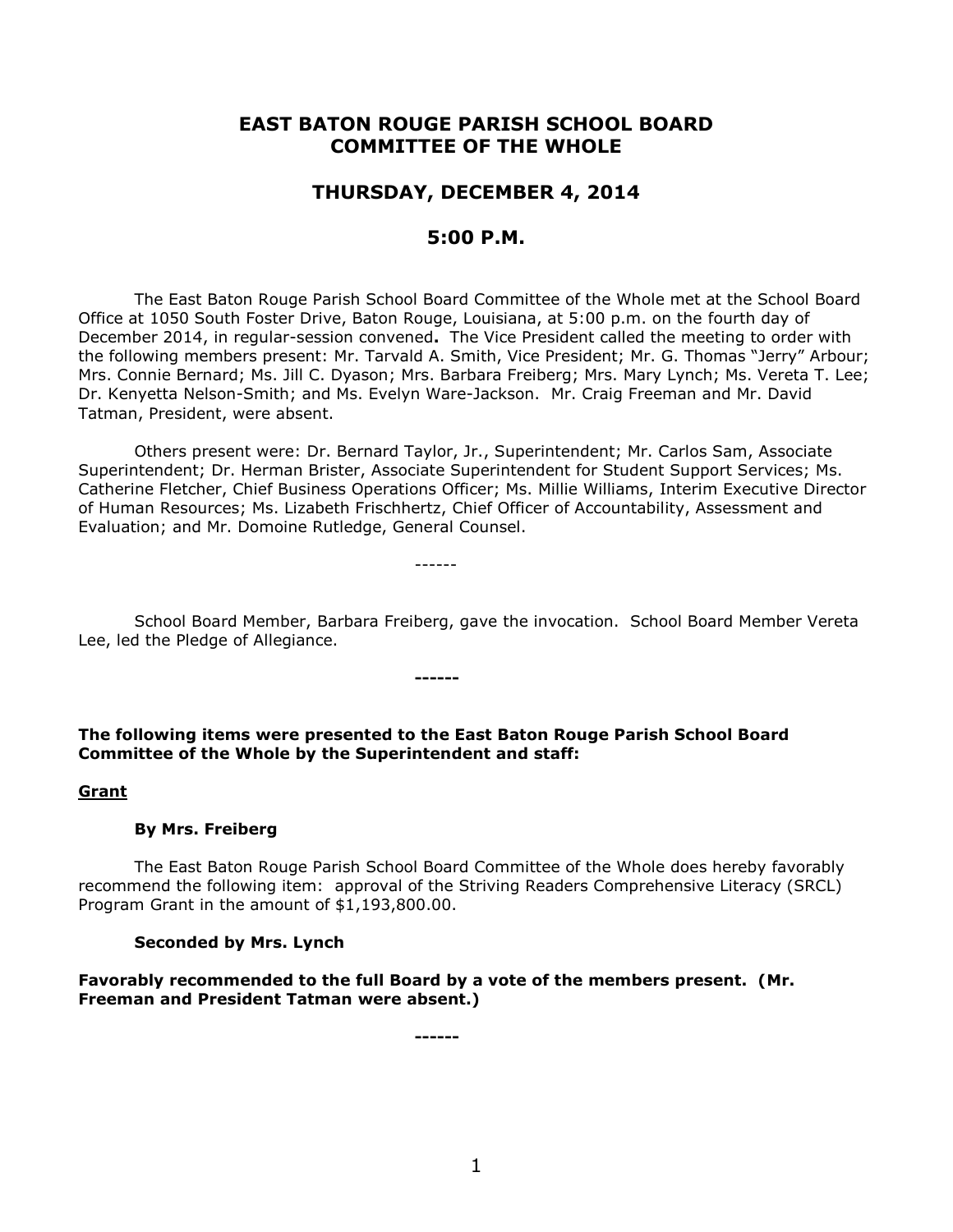## **Professional Services Agreement**

## **By Mrs. Bernard**

The East Baton Rouge Parish School Board Committee of the Whole does hereby favorably recommend the following item: approval of a professional services agreement between the East Baton Rouge Parish School Board and Discovery Education Assessment in the amount of \$17,500.00 to provide professional development. (Funding Source: Curriculum and Instruction)

## **Seconded by Ms. Dyason**

## **Favorably recommended to the full Board by a vote of the members present. (Mr. Freeman and President Tatman were absent.)**

**------**

## **Professional Services**

#### **By Mrs. Freiberg**

The East Baton Rouge Parish School Board Committee of the Whole does hereby favorably recommend the following item: approval of a vendor to provide professional service as it relates to the Moving Forward Initiative. Staff is to negotiate a contract with Grade Results not to exceed \$360,000.00.

#### **Seconded by Mrs. Lynch**

#### **The vote on the motion was as follows:**

| Yeas: $(8)$    | Mr. Arbour, Mrs. Bernard, Ms. Dyason, Mrs. Freiberg, Mrs. Lynch,<br>Dr. Nelson-Smith, Vice President Smith, and Ms. Ware-Jackson |
|----------------|----------------------------------------------------------------------------------------------------------------------------------|
| Nays: $(0)$    | None                                                                                                                             |
| Abstained: (1) | Ms. Lee                                                                                                                          |
| Absent: (2)    | Mr. Freeman and President Tatman                                                                                                 |

## **The motion was favorably recommended to the full Board.**

**------**

#### **Settlement of a Law Suit**

## **By Mr. Arbour**

The East Baton Rouge Parish School Board Committee of the Whole does hereby accept the recommendation of Mr. Domoine Rutledge, General Counsel, East Baton Rouge Parish School Board, in the matter of: Karen R. Crawford v. EBRPSB, et al, Docket No.: 600,558, Section 22; 19th JDC.

## **Seconded by Dr. Nelson-Smith**